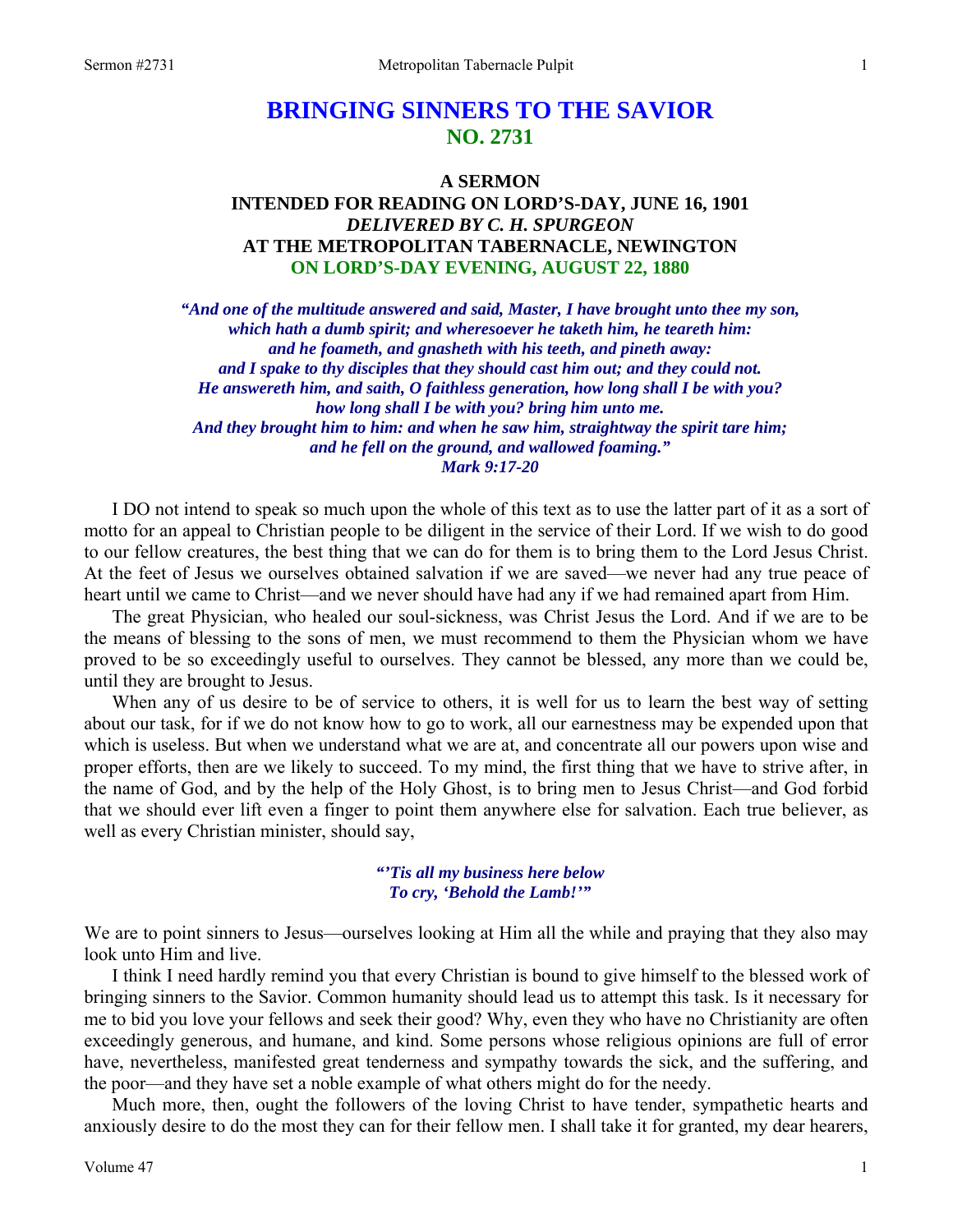that you who are members of this church, or of any other true Christian church, are desirous to be the means of blessing to those who are about you, and that you also believe that the surest way to bless them is to bring them to Christ.

**I.** So, coming to our text, I begin by remarking that PARENTS ARE THE FIRST PERSONS WHO SHOULD LABOR TO BRING THEIR CHILDREN TO CHRIST.

In the seventeenth verse, we read that *the epileptic youth was, in a sense, brought to Christ by his father*. "Master," said the poor man, "I have brought unto thee my son, which hath a dumb spirit." He hardly knew how to set to work, for he somehow confounded Christ with His disciples. So, as the Lord Jesus was away upon the mountain, he brought his son to the disciples. They could not cast out the devil, yet it was a right thing, on the part of the father, to bring his child to them. It showed a loving spirit and a desire to see him cured.

I am afraid there are some fathers, who even call themselves Christians, who have not yet done as much for their sons and daughters as that father did for his boy, for they have not asked for the sympathy and help of Christian people on behalf of their own children. I am utterly ashamed of some professors of religion who say that they really must leave that matter to their children. I have heard of one man who said that he did not like to prejudice his boy, so he would not say anything to him about religion. The devil, however, was quite willing to prejudice the lad, so very early in life he learned to swear, although his father had a foolish and wicked objection to teaching him to pray.

If you ever feel it incumbent upon you not to prejudice a piece of ground by sowing good seed in it, you may rest assured that the weeds will not imitate your impartiality, but they will take possession of the land in a very sad and shocking manner. Where the plow does not go, and the seed is not sown, the weeds are quite sure to multiply—and if children are left untutored and untrained, all sorts of evils will spring up in their hearts and lives.

If a professedly Christian parent has not even put his children under godly tuition, what shall I say of him? He must be a Christian watered down to a very low point or beaten out to extreme thinness. There must be very little, if any, grace left in such a man as that. We have known wealthy Christian men send their boys to school where the whole influence was altogether against religion or else utterly neutral. Girls have sometimes been sent abroad to learn a foreign language in the midst of those who are steeped in gross error—and it does not seem to have occurred to the parents that they first ought to have cared about the souls of their daughters.

Oh, dear me! are such people as these worthy to be called Christians at all? Or do they merely wear the Christian label upon their breasts without having the grace of God in their hearts? Dear brother or sister, if you cannot speak to your own children altogether as you can wish about their souls, do follow the example of this man and bring your dear ones to the disciples, that they may see what they can do for them in the Master's name.

Still, recollect that there was a mistake in this father's action, because at first, he made the disciples the terminus of his journey instead of merely coming to them *en route* to Christ. We may make Christian men the way by which we try to get to Christ, but to stop at them and not to bring the children to Christ Himself, will be fatal to all our desire for the salvation of their souls.

This man did not see his child cured by the disciples, *yet he persevered after his first failure.*  "Master," said he, "I have brought unto thee my son, which hath a dumb spirit...I spake to thy disciples that they should cast him out; and they could not." In effect, he said, "They have failed, so I have brought him to You."

So, if the Sunday school teacher has not been blessed to your girl—if the instruction in that Bible class, to which she has gone for years, has not been the means of her conversion—if your boy, after having had the best religious training, remains unsaved, go straight away to the great Master in your earnest prayers and so bring your dear children to Christ.

I am not a believer in the theory that some hold—that children do not grow up in the fear of God if they have been trained in it. It is true that there have been many ministers' sons who have been ungodly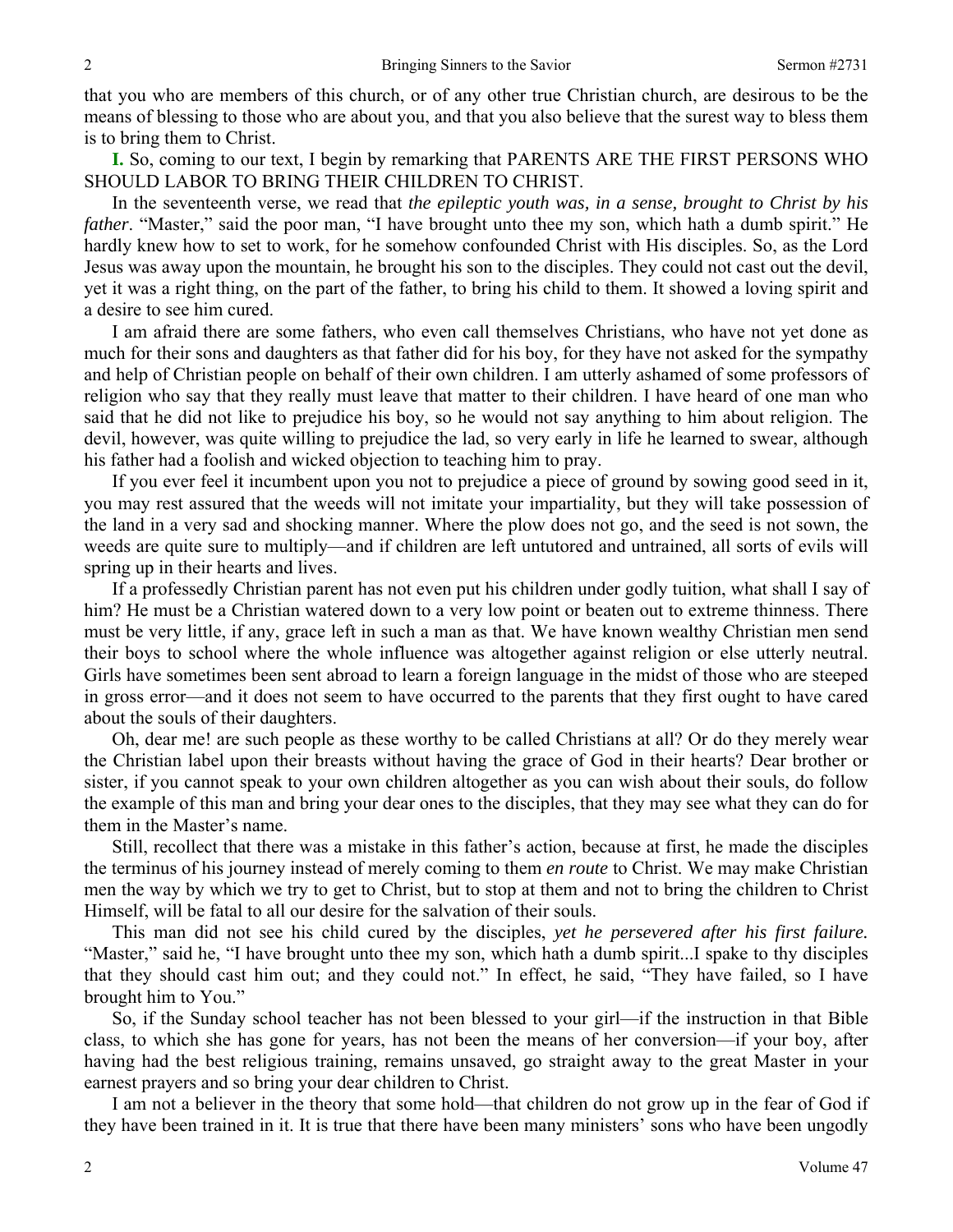young men, I have had very sad proof of that fact, yet I fear that some of those ministers may have neglected their own families while they were preaching to others. It is very easy for a man—especially if his wife does not help him to train their children aright—to neglect the affairs of his own family while he is continually busy about the work of the church. And thus his own children are not trained up in the way they should go. I wish that this evil was not so common as it is, but I do know that some have grown up ungodly because there was not due attention paid to them. The vineyard at home was neglected while other people's vineyards were being kept.

If you have no family prayer and your children do not grow up to be Christians, how can you expect that they will? If there is no altar in the house, is it right to call it God's house at all? Wherever Abraham pitched his tent, he built an altar too—and that is the custom of all those who live near to God—they sanctify their dwellings with daily prayer and praise. But if that practice is neglected and the father keeps his religion in the background and does not let it be seen at home, I do not marvel if his boys and girls grow up to say that there is nothing in it. It is a sad thing when children can say, "Father made a profession of religion, but his life was not consistent with it. Mother also professed to be a Christian, but we never heard her speak of Christ. She never prayed with us, or in our hearing, for us."

Where no influence is used, it is not probable that there can be any result. I told you, the other night, of a dear brother who said, when I exhorted my hearers to select somebody to pray for, that he had prayed for one person for twenty years and that he is not converted yet. So I said to him, "Have you spoken to your friend personally about his soul? Have you made it your business to go down to his house and tell him that you are anxious about him?" "No," he replied, "I cannot say that I have done so." "Well, then," I asked, "do you expect God to hear prayers of that kind? Suppose I were to pray that it might be a good harvest over in that field and yet, for twenty years, I did not sow any corn there? The probability is that when I did sow some, I should get my prayers answered, and gather in the harvest."

If we pray for anything, God expects us to use the proper means of obtaining it—and if we neglect the means, we have no right to expect Him to believe in the sincerity of our prayer. If a father and mother pray for their children, but never pray with them, or speak to them personally about the welfare of their souls, they must not wonder if they are not brought to Christ.

**II.** But secondly, although parents should be the first persons to bring their children to Christ, WE MAY, EACH ONE OF US, HELP IN THIS BLESSED WORK. Our text says, "*They* brought him unto him." That is, the disciples helped the father to bring this poor epileptic child to Jesus.

In seeking to bring sinners to the Savior, we shall find that *some are brought to Him by almost unconscious influence*. I believe that where a man is full of the grace of God, he is like a Leyden jar that is charged with electricity—if he possesses true holiness, he will give some of it to others almost without knowing that he is doing so. I have met with many singular instances of that indirect way of doing good.

Some three or four months ago there was a working man, whose wife, being suddenly taken ill, needed a certain Christian woman to come and attend her. The husband went to her house to try to find her. It was on the Sabbath evening, so she was where she ought to be at that time, in the house of God, in a little chapel not many miles from here.

The man knew that he must have this good woman to go to his wife, so he went to the chapel, and as he could not get her at once, he waited for a few minutes and listened to the preacher. He was interested in what he heard, so he went to that chapel again the next Sabbath morning. Before long, he was brought to know the Lord and now he has joined the church, and by his earnest work, is a great help to the minister. Well, now, if that good woman had not been a Christian, she might not have been in that chapel. If she had not been a regular attendant to the means of grace, she would not have been there and the man would not have had to go to the place where he found blessing to his soul.

I know of another case that may seem equally strange. A man and his wife went to live in a certain street where nobody, to their knowledge, attended any place of worship. It is dreadful to think that, in London, you may go into street after street where a person who goes to either a church or a meeting house is quite an exception to the general rule. It is sad that it should be so, but it certainly is.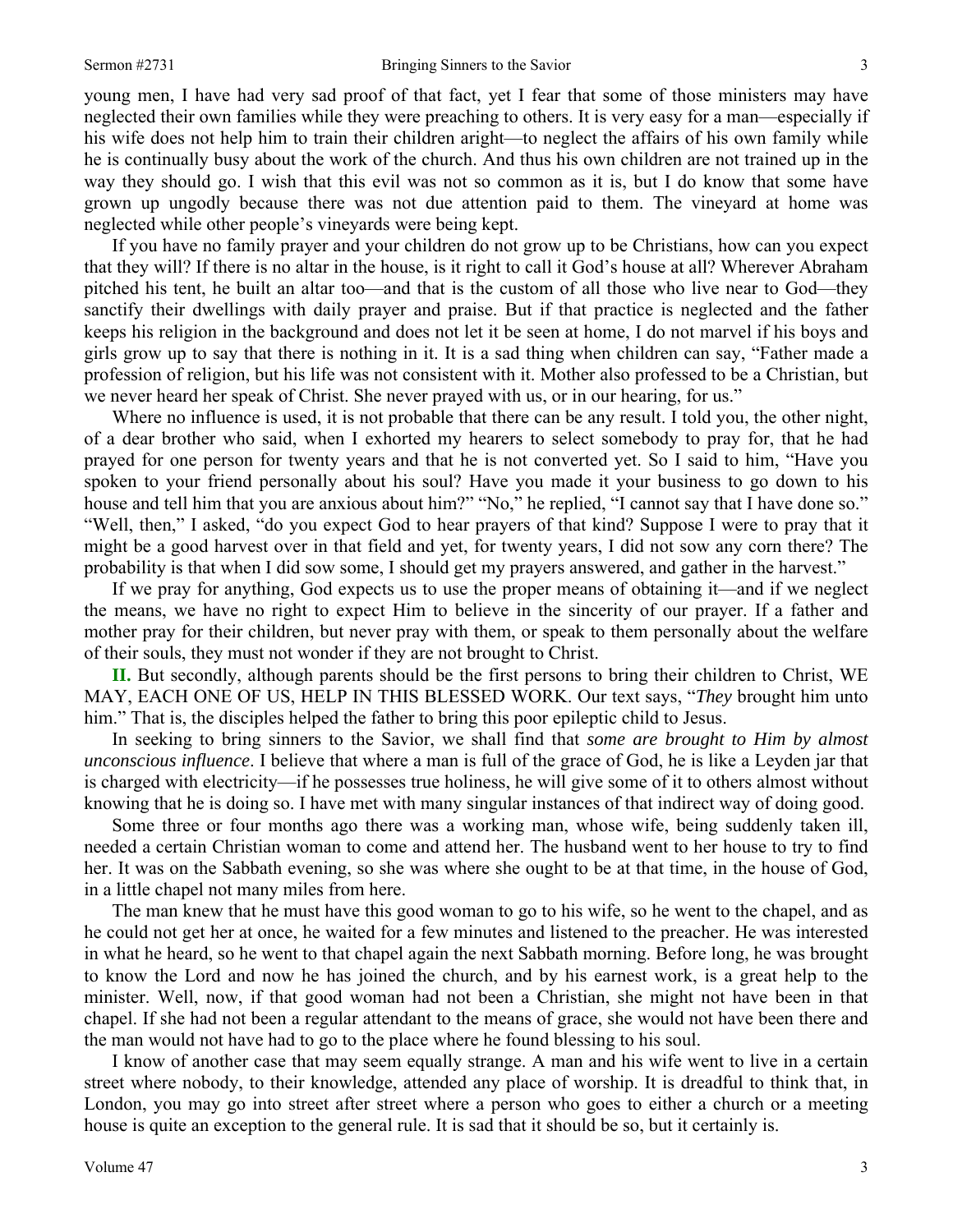These two people regularly went to a place of worship and it happened there was living in the same street a man who, when he resided in the country, was a regular attendant on the means of grace. And as these people went by his window, Sunday after Sunday, although they did not know him and never said a word to him, and were even quite unconscious of their influence over him, they were preaching to him by their action, for it rebuked him and he said to himself, "What would my mother think if she knew how I spend my Sabbath days? There are two good people, who are just like my father and mother at home, who, about this time, are going to the meeting house." He brushed himself up for the evening service, found his way to the house of God, and soon became a Christian.

When you are doing anything that is right, you cannot tell how much blessing you are scattering. Any man or woman, a master or a servant, may be of essential service in bringing others to Jesus simply by a happy, cheerful, kind, gentle behavior. You may not have the opportunity of saying much for Christ—perhaps it might not be proper in your position that you should do so—but those about you watch you, they note your genial spirit and they begin to like you. They observe your consideration for others and they admire it.

Then they see your cheerfulness and they wonder what is the secret of it. Possibly you are ill and someone comes to visit you. You are very patient, you even sing in the midst of your pain. Persons who see and hear you, and who note how you bear it all, say to themselves, "There is something within these people that we do not understand," and thus you exercise an influence over them although you may have said very little to them. The fact that you are a Christian is one of the most practical and powerful means of bringing others to inquire what this religion is which elevates, sweetens, softens, and yet strengthens, and makes people to be manifestly like their Father in heaven.

I remember hearing Mr. Jay, of Bath, tell the story of a good girl, a servant, who attended his meeting house. Her master and mistress were very strict church people, and when they found out that Jane went to the meeting house, they talked to her very roughly and said that she must give up going there. She answered very gently that she must go where her own soul was fed and she could not meet their wishes in that matter, though she was willing to do so in everything else. "Very well, Jane," they replied, "then you must take a month's notice, for we cannot have any of these horrible Dissenters living with us."

That evening, as the lady and gentleman sat talking together, one of them said, "She is really a good girl, do you not think we are treating her very badly? Suppose she were to insist that we should go to the meeting house with her, we should say that it was very wrong for her to tyrannize over us, so is it not wrong for us to try to tyrannize over her?" "She took it so gently, too," said the other. "We should not have stood it as she did. Suppose we go and see what this Mr. Jay is like whom she goes to hear—for if he is a good man, she may as well go to the meeting house as to the church."

They went and in telling the story, Mr. Jay said, "They have continued to come and hear Mr. Jay up to the present time." So, you see, that the servant had, by her consistent Christian character, brought her master and mistress round to her way of thinking, although they could not coerce her to theirs—and you can judge what influence you also may exert over others if you have the grace of God abounding in you.

May God fill us full of it, that we may be the means of bringing many sinners to the Savior! Yet we must not be content with unconscious influence—and I hope none of us will be like the young gentleman who advertised that he would like board and lodging where his Christian example would be considered to be an equivalent for what he received.

In many instances, much good has been done in bringing souls to Christ *by casual seed-sowing.*  Eternity alone will disclose the good results that have sometimes followed from the utterance of one short word. I trace all the light I have upon a certain subject to a remark made by the usher in a school where I was many years ago. He was teaching geography and he let drop a sentence, which I need not repeat, but I remember it to this day, and it later had an influence upon my whole after career and character.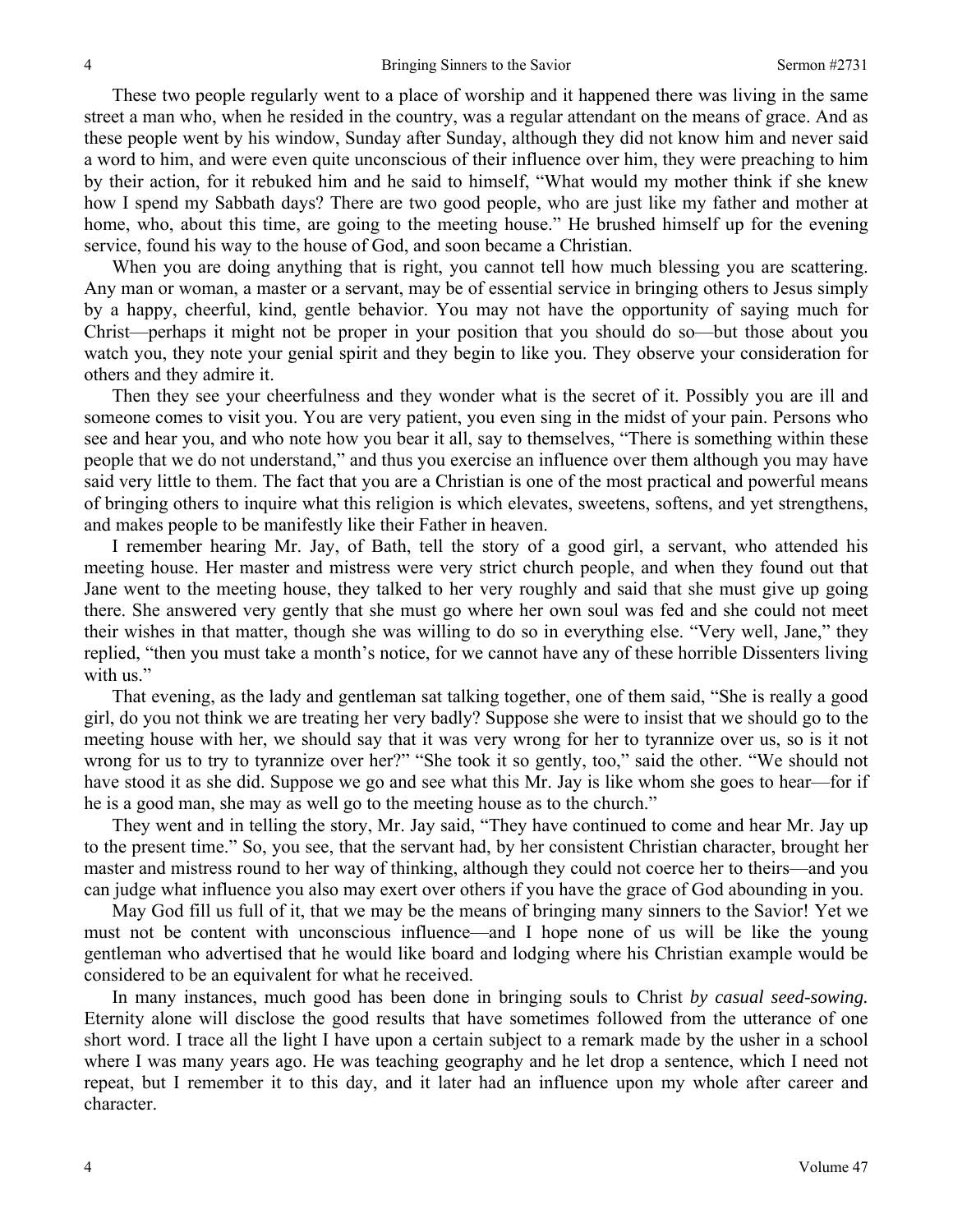I also recollect a few gracious words that were spoken to me by a godly old woman, who used to read her *Gospel Herald*, and talk to me about the power of divine grace. I rejoiced to get a grip of the grand old Calvinistic doctrine, very much through half a dozen sentences that fell from the lips of that poor, humble Christian woman, whom it was my great happiness to help, in later years, when she was in poverty. I felt that I owed so much to her that I must do anything I could to comfort her.

You will often prove that, as George Herbert says,

#### *"A verse may find him who a sermon flies,"—*

and that a short sentence may strike and stick where a long address may altogether fall flat. Give away a tract whenever you can. Better still, give a little book that will not be torn up, one that has a cover on it, for you will probably see it upon the table when you call again. Speak a word for the Master whenever it is possible and offer a short prayer at every convenient opportunity.

I think we should make it a rule, whenever we hear a foul or blasphemous word in the street—(and alas! we constantly do so)—always to pray for the person who utters it. Perhaps then the devil might find it expedient not to stir up people to swear, if he knew that it excited Christians to pray. Try it, at all events, and see whether it may not have a subtle power to stop the profanity which is so terribly on the increase.

Over and above all this indirect service, there ought to be *direct effort made by all Christians for the conversion of those around them*. Try what you can each one do by personally addressing other people. I have heard of one, an utter stranger to religion, who was brought to Christ through a gentleman tapping him on the shoulder and saying to him, "Well, my brother, how does your soul prosper today?" The one to whom he spoke turned round, having never heard such a question before, and the other, as he saw his face, exclaimed, "I beg a thousand pardons. I thought you were my old friend So-and-o, who has been in the habit of putting that question to me."

It was a mistake, but it was a very blessed mistake, for the Spirit of God used it to the awakening of a conscience that was lying dormant—an honest conscience which only needed to be aroused by some such startling inquiry as that. Dear friends, try to speak personally to some friends about their immortal souls. I know that it is not easy work for some of you to break the ice and make a beginning in such service, but I can assure you that you will do it better and better the more often you attempt it.

Beside that, bring people to the means of grace definitely with a view to their conversion. Help me all you can in trying to preach to the people. Get any, in whom you are concerned, to come to the house of God. A young man, who grew up to be a most useful minister of Christ, had been entirely careless about divine things until a neighbor said to him, "I have a sitting in the Tabernacle. If you will come with me, you can use my ticket."

The friend, who made that kind suggestion, stood, all the service through, where he could see the young man, and he was earnestly praying for him all the while. The result of lending his seat, on that one occasion, was that the young man was brought to the Savior. He was soon in the Sabbath school as a teacher and afterwards, as I told you, he became a most useful minister.

Are there not more of you who might try that plan? I know that some of you have done this—then do it over and over again. Deny yourself of a Christian privilege for the sake of bringing others where the Lord will be likely to meet with them, especially if you back up the preacher's word with your continual prayer on behalf of those whom you have brought to listen to his message.

Then, if you really want to bring souls to Christ, remember that there are the young to be taught. Just now, all our schools are languishing for lack of teachers. O you who would have your crown studded with gems, seek them among the little ones! It is a happy task, however arduous it may be, so give yourselves to it with your whole heart and soul.

Others of you, if you do not feel called to take a class of children, might sometimes speak words of warning to the grosser sinners with whom you come into contact, and words of encouragement to those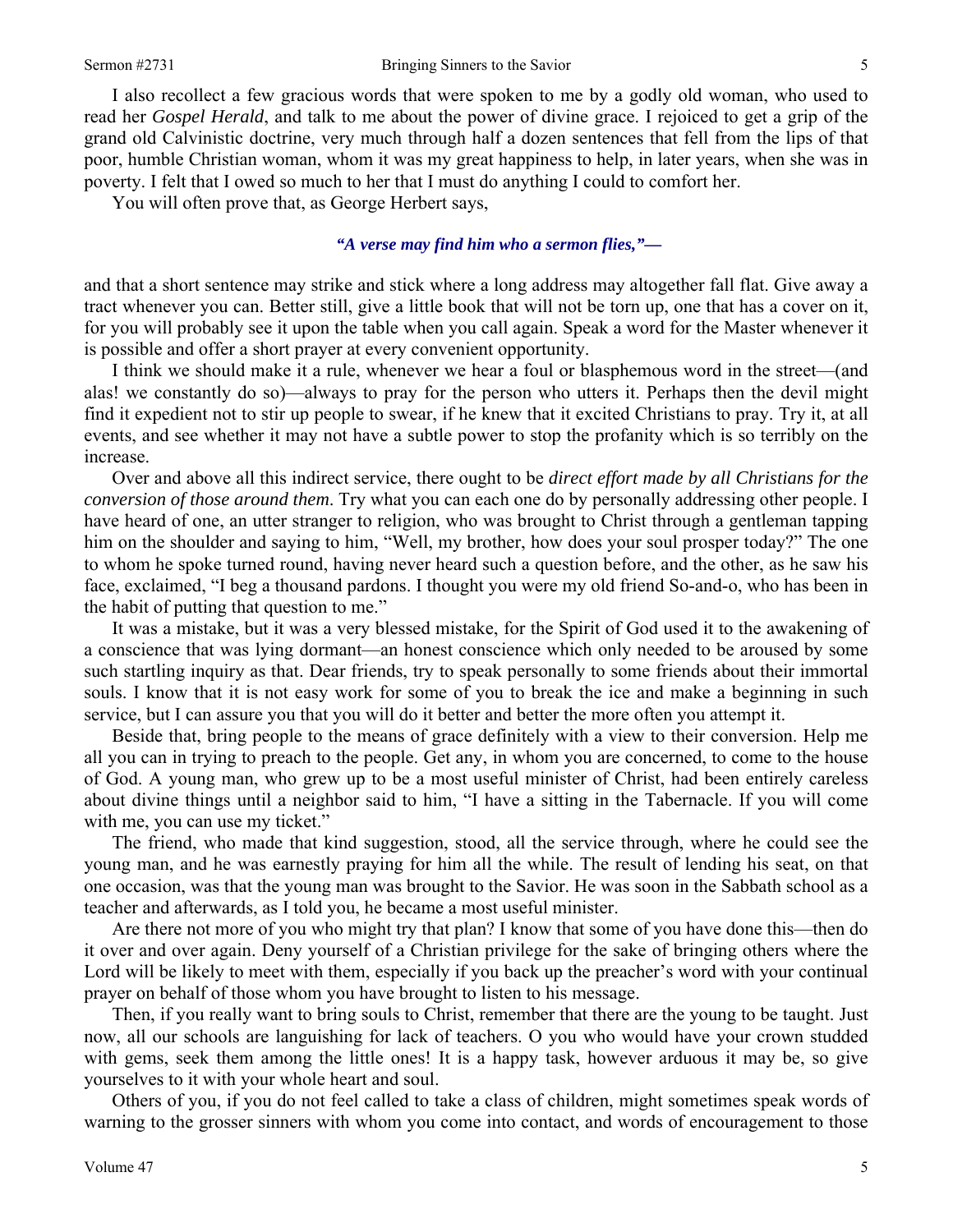who are seeking the Savior. There are many and many a poor sinner, floundering in the Slough of Despond, who only wants someone, rightly named Help, to come and point out to them where the steppingstones are, or to lend them a hand lest he should altogether sink under his crushing burden of guilt.

This I know, dear Christian friends, if you are not trying to bring sinners to the Savior, you are missing the chief end of your being and you are also missing the most joyous work that can ever occupy your attention. Oh, if you bring a soul to Jesus, the joy of it is unspeakable! I have before my mind's eye, at this moment, a little cottage in the country, in which lived the first person of whom I heard that I had been the means of bringing her to Jesus.

After preaching for some little time, I wanted some seal to my service, and when the deacon of the little church of which I was the minister said to me, "There was a poor woman cut to the quick, the other Sunday night, and I believe she has found the Savior," I posted off directly to see her. Those of you who have had a similar experience can imagine the joy I had in hearing her tell the story. She went home years ago—perhaps the first of those who have gone to heaven, whom God has called by my means but I was so glad, so happy, so delighted with my first convert that I say to you, "Do seek the same joy, if you yourself know the Lord."

So that is my second point, that all of us, who are, believers in Christ, may bring others to Him.

**III.** My third observation is that THERE ARE SOME OCCASIONS THAT NEED UNITED EXERTIONS.

God, the Holy Spirit, of course does the whole work in the conversion of a soul, but He works by instrumentalities, and there are some desperate cases in which He does not work upon a soul through one instrument alone, but He moves a number of persons to act together to that end. Our text says, "*They*  brought him to him." This poor youth was foaming and gnashing with his teeth, and tearing himself just as you have seen persons do in an epileptic fit, so that it took several persons to hold him. Together they grasped him and with one desperate, united effort, they brought him to the feet of Jesus, and Jesus cast out the evil spirit and healed the poor sufferer.

In this way, *people and minister may unite in bringing sinners to the Savior*. There may be some persons who come here, who will never be converted until you and I join in seeking their salvation. Somebody must preach, but other bodies must pray—and if a score of you should be praying about any one person in the congregation, I believe that it will not be long before that epileptic is cured. The devil himself shall be defeated by the united prayers of many believers, especially if they are those mighty prayers of which our Savior spoke when He said, "This kind goes not out but by prayer and fasting" when the praying souls hunger for the salvation of the suffering one and unitedly cry to God to effect it.

We have had much happy union in Christian work, let us have more of it. Say to one another, "While the pastor preaches, we will pray. Nay, more than that, we will continually remember him in our prayers, for we know that he needs them and prizes them." That is quite true, dear friends, for it is no small thing to minister, every Sabbath day, to this great company of people and then, through the printed page, to address tens of thousands of readers, even to the utmost ends of the earth. Yes, I do indeed need your prayers and your help—give them to me, for then we may be sure that "they"—that is, all of us together—shall bring many to Jesus.

Another form of cooperation is when there is a soul that has been prayed for, but no answer has come. So you call a few praying people to meet in your house and you tell them the details of the case, and make a point of praying especially for that person. I have known instances in which brethren have collected a score of Christian friends, who, perhaps, never before met in one place—but they pledged themselves to pray about one particular case, and their united prayers have, with God's blessing, accomplished what previously seemed to be impossible.

It has been truly said that if you have a very hard thing, you can cut it with something harder. And if any heart is especially hard, God can use the hard, strong, persistent vehemence of other mighty, passionate souls to pray the blessing of eternal life into that stubborn, rebellious heart. I would like to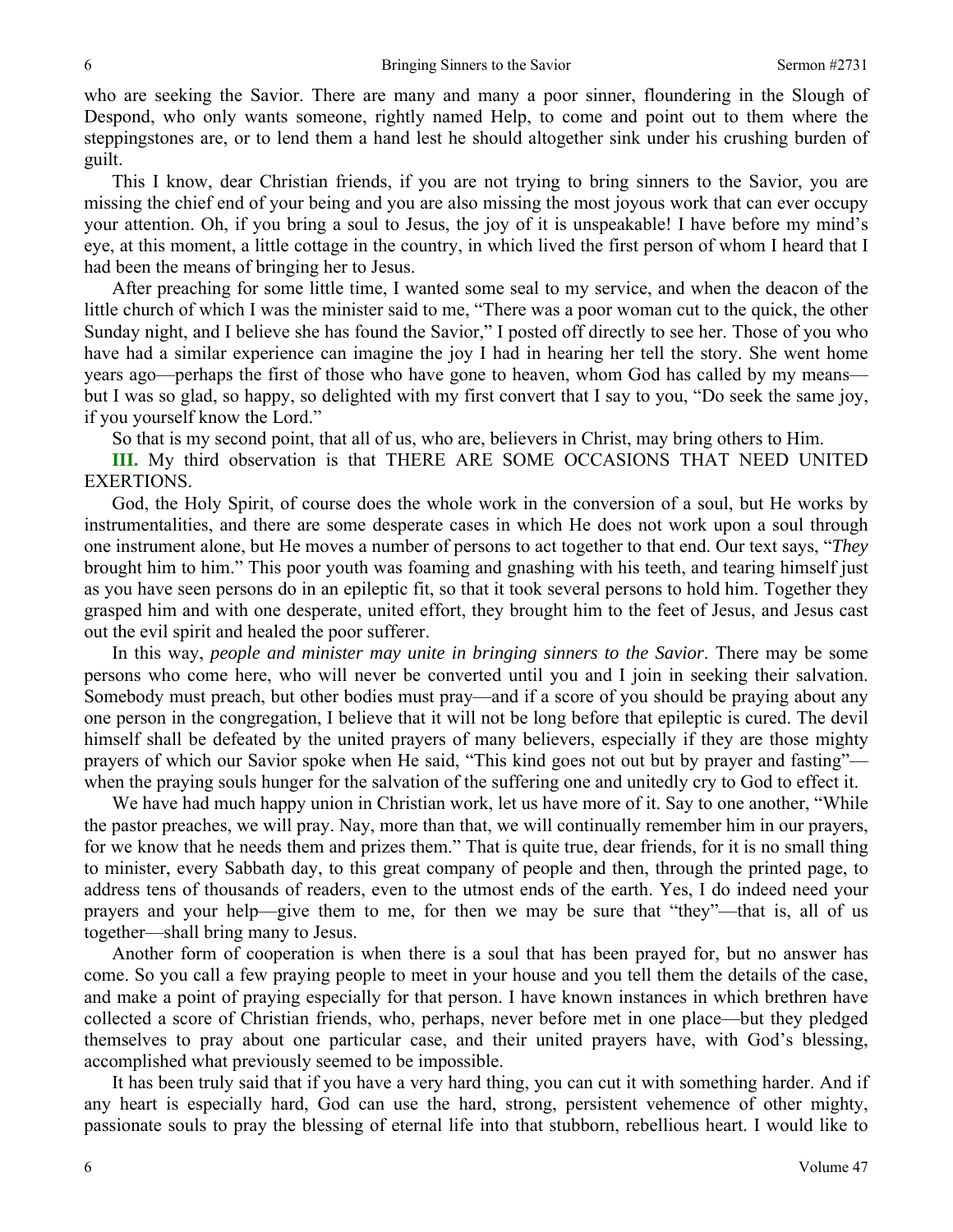hear more frequently of friends banding themselves together, and meeting in their private houses to pray about somebody or other, making the person about whom they are interested the subject of special supplication—that would be the way to bring him to Jesus.

Then, *add to that prayer, distinct united effort*. Perhaps if one friend should speak to that person, he may resent it. Then, if another should address him, he may receive it coolly. But when another speaks to him, he may begin to listen a little more attentively—and the next one may be able to put the key into the keyhole and be the means, in the hand of God, of opening the closed door of that man's heart. If God moves us to join in effort for any soul, I do not believe that we shall often find it to be a failure.

At any rate, if a man insists on going down to hell, I should like that we should make it very difficult for him to get there. If he will not turn to Christ, I would that we were resolved that it should not be for want of being prayed for, or for lack of being earnestly pleaded with. We will be clear of his blood—we will shake off the very dust from our feet against such as determine to remain impenitent—and resolve that, to the utmost of our capacity, Christ shall be set forth, so that if men reject Him at all, they shall willfully reject Him.

Oh, that my words might stir up all of you who profess to be Christians! We have over five thousand members—nearly six thousand. Oh, if all were alive unto God and earnest in His service—"all at it and always at it"—what might not be done, God the Holy Spirit blessing our labors?

But alas! there are many people here, like the camp-followers of an army, who do not fight when the battle comes on. Those who do the fighting are often hampered by these other people and sometimes, they almost feel as if they wanted to clear the ground of such loiterers and hinderers. But instead of doing that, I beg all of you, dear friends, to wake up and see what you can do for the Christ who has done so much for you.

Let us all ask to be aroused again and to be thoroughly stirred up in the service of the Savior. God grant that this South of London—and the North, and West, and East, too—may be permeated and saturated with your earnest endeavors to bring sinners to the Savior! The Lord bless you, for Christ's sake! Amen.

### **EXPOSITION BY C. H. SPURGEON**

#### *1 PETER 2:18-25 AND 3:1-17*

Peter is very practical in his epistles. In the early days of the faith, Christians occupied a far more difficult and dangerous position than they do today. They were few in number and greatly despised. All manner of crimes were falsely alleged against them—they were accused of things too vile for me to mention. The apostle, in writing to these Christians, begs them to so behave that they should commend the Gospel of Christ. Very many of them were servants or slaves, so the apostle says to these lowly followers of Christ, "Here are your duties"—

**1 Peter 2:18-20.** *Servants, be subject to your masters with all fear; not only to the good and gentle, but also to the froward. For this is thankworthy, if a man for conscience toward God endure grief, suffering wrongfully. For what glory is it, if, when you are buffeted for your faults, ye shall take it patiently? but if, when ye do well, and suffer for it, ye take it patiently, this is acceptable with God*.

A sense of injustice stings a man. He does not like to lose his rights or to be buffeted when he has done no ill. But the Spirit of Christ teaches us to "endure grief, suffering wrongfully"—to bear still and still to bear. We are to be like the anvil—let others strike us if they will, but we shall wear out the hammers if we only know how to stand still and bear all that is put upon us.

**21-23**. *For even hereunto were ye called: because Christ also suffered for us, leaving us an example, that ye should follow his steps: who did no sin, neither was guile found in his mouth: who, when he was reviled, reviled not again; when he suffered, he threatened not; but committed himself to him that judges righteously.*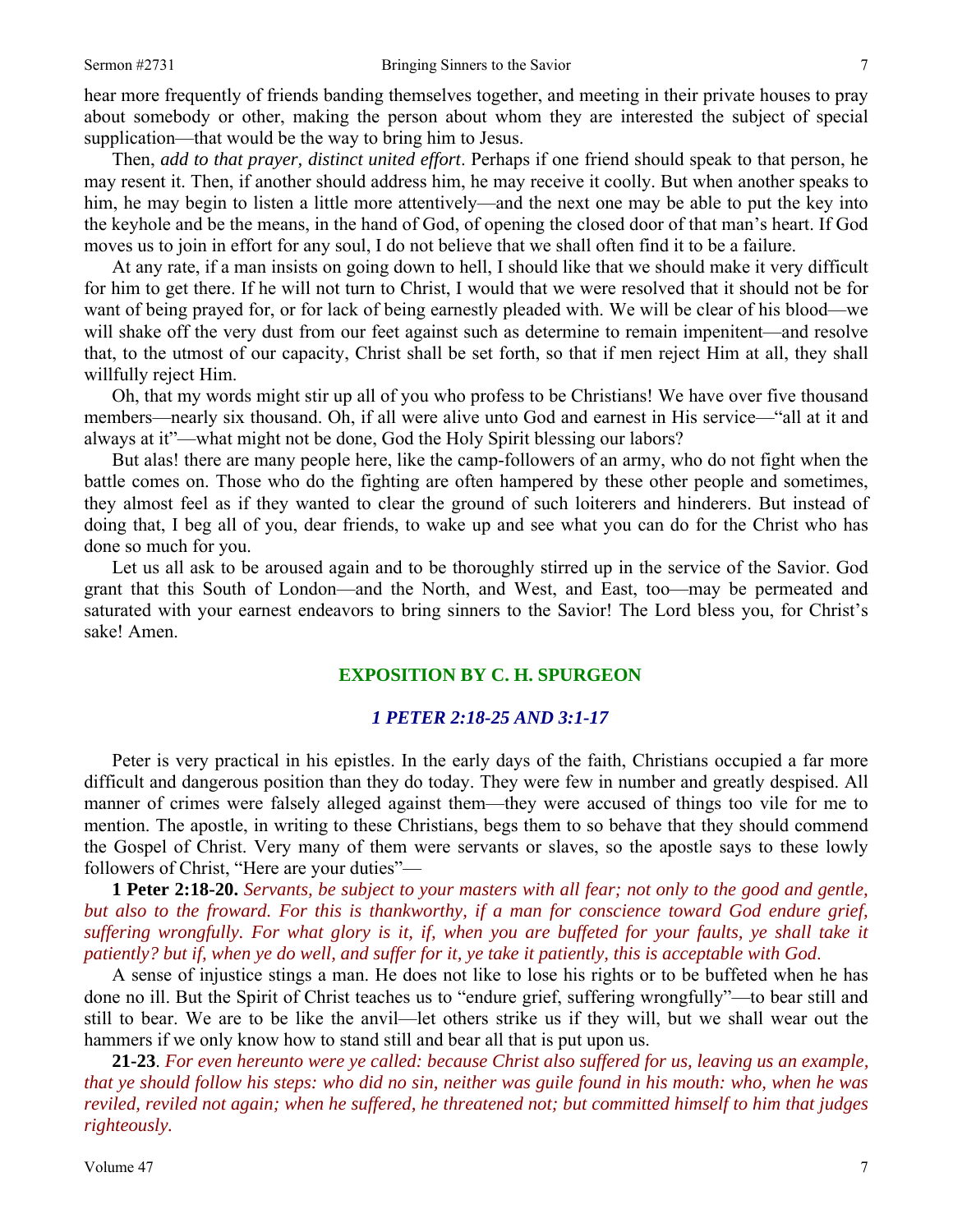There was no reason why He should be made to suffer, for He had done no wrong. He was buffeted for no fault of His own, yet how patiently He endured it all! He did not even open His mouth to murmur or complain, but He handed the whole matter over to the Supreme Court of Appeal—"to him that judgeth righteously."

It will be wise for us also to feel that we can afford to wait, knowing that our Avenger lives and that, in His own good time, He will rectify all wrongs and justify His people against all their accusers. It is sweet, for the dear love of Jesus, to put up with a thousand things which, otherwise, we should resent. "But" says one, "if you tread on a worm, it will turn." Perhaps it will, but a Christian is not a worm—he is a being of a nobler order than that and he does not go for his example to reptiles—he looks up to Christ and follows His steps.

**24-25.** *Who his own self bare our sins in his own body on the tree, that we, being dead to sins, should live unto righteousness: by whose stripes ye were healed. For ye were as sheep going astray; but are now returned unto the Shepherd and Bishop of your souls.* 

Therefore, since you have been brought back by the rich grace of God, continue to bear and forbear, that you may be the means of bringing others back. That is Peter's counsel to servants, or slaves, as most of them were.

## **1 Peter 3:1-2.** *Likewise, ye wives, be in subjection to your own husbands; that, if any obey not the ord, they also may without the word be won by the conversation of the wives; while they behold your chaste conversation coupled with fear.*

Could any men be won to Christ without the Word? Yes, it was even so in the apostle's day. When they refused to attend the little Christian meetings that were being held, and so could not hear what was there said, yet, at home, they saw the change that the Gospel of Christ had wrought in their wives, and they said, "She is quite different from what she used to be. Certainly, she is a far better wife than any heathen woman is—there must be something in the religion which can make such a change as that." In this way, without the Word, many of them were won to Christ by the godly conversation of their wives.

**3-4.** *Whose adorning let it not be that outward adorning of plaiting the hair, and of wearing of gold, or of putting on of apparel; but let it be the hidden person of the heart, in that which is not corruptible, even the ornament of a meek and quiet spirit, which is in the sight of God of great price.* 

There is no ornament like that. No taste can ever conceive anything so lovely as a holy character. No expensive materials, and no ingenious fashioning of them, can ever produce such true beauty as "a meek and quiet spirit." You must have known some godly matrons, venerable Christian women, whose gentle piety has blessed the whole household of which they formed a part. They attained supreme authority over all by simply yielding—they gained a queenly position in the house by gentleness and quietness. Nobody dared to offend them—not because they would have been in a passion, but because they were so inoffensive, so kind, so gentle.

**5-7.** *For after this manner in the old time the holy women also, who trusted in God, adorned themselves, being in subjection unto their own husbands: even as Sara obeyed Abraham, calling him lord: whose daughters ye are, as long as you do well, and are not afraid with any amazement. Likewise, ye husbands, dwell with them according to knowledge, giving honor unto the wife, as unto the weaker vessel, and as being heirs together of the grace of life; that your prayers be not hindered.* 

It has been one of the most beautiful results of the spread of the Christian religion that it has uplifted womanhood, so that now, instead of women being, as they were, and still are where the Gospel is not received, the slaves of their husbands, Christianity has taught that honor should be given to the wife. If there are any husbands who do not so, they err from the Gospel way.

**8.** *Finally, be ye all of one mind,—* 

Be unanimous. Do not hold church meetings to talk about nothing and so quarrel for the want of something to do. Be united with the resolve that you will glorify God and that there shall be no dissension, no division among you. "Be ye all of one mind,"—